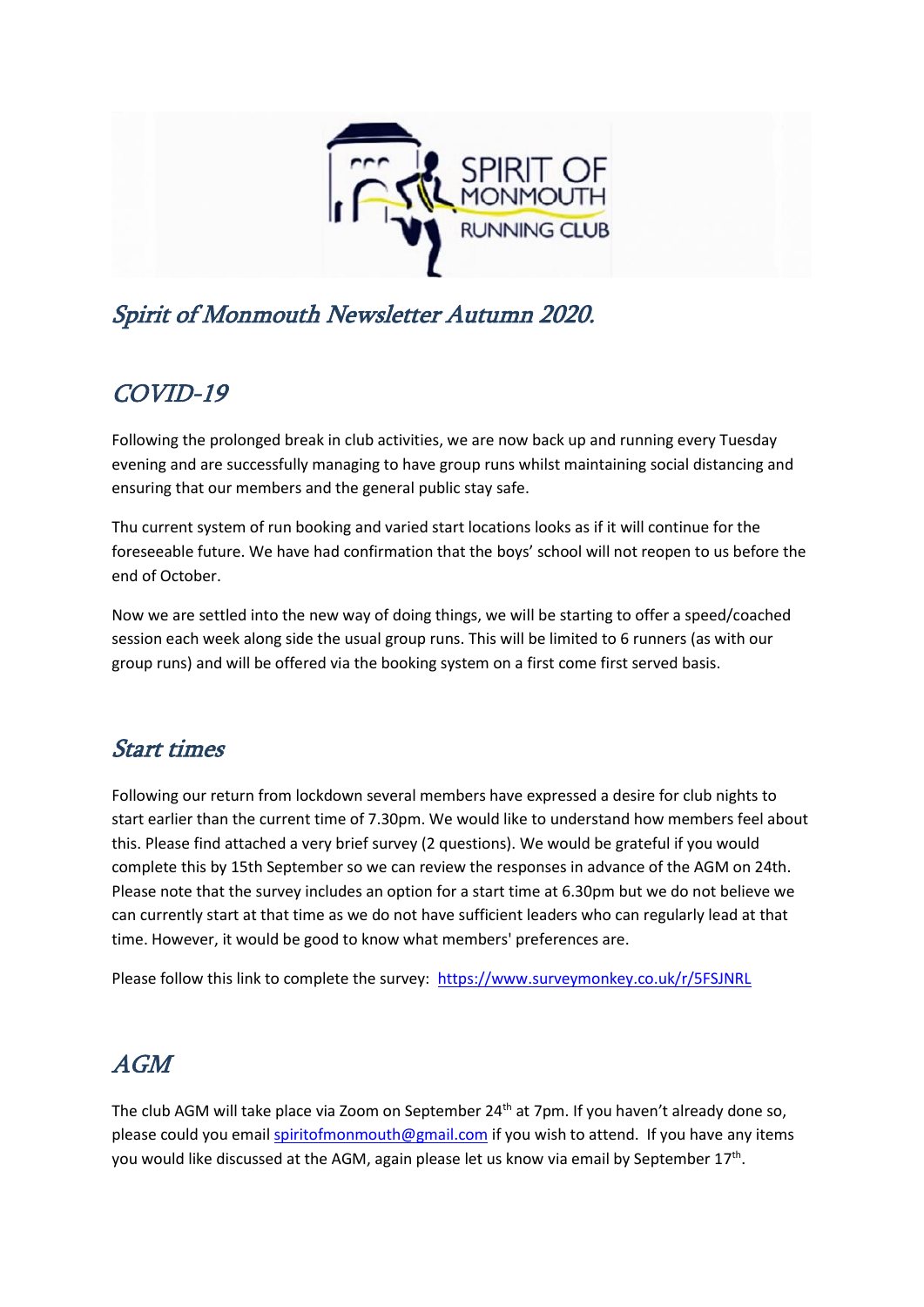Details for logging in to the AGM will be sent a few days prior to the meeting.

The entire committee will step down at the AGM, making all positions available should you want to put yourself forward. Currently, we have no one to take on the Social Secretary role from Emily, so if you are interested in this, or any of the other committee posts, please let us know with an email.

## Club Championships

As we have not been able to hold the planned club championships this year due to Covid-19 we have made some changes to allow members to compete for the championships as follows:

- There were three races before lockdown, and these will count as before.

- There will be a virtual King/Queen of the Hill race up to the Roundhouse (over a two-week period) in September or October.

- We will hold a short time trial on a club night (similar to the one this week but shorter).

- Steve McMenemy will arrange his ever-popular virtual Parkrun for a month and give everyone a chance to submit a time.

- Hold a virtual 7-mile race over a short period (probably two weeks) in November.

- Use the results from the September GLVL race.

#### Prizes:

This will make a total of 8 events and each runner's best 6 events will count towards the championship. If you have not run any championship races yet (not many runners have), don't worry as any points you accumulate will still count; up to your best 6 races. For each race going forward we will award points for each runner's finishing position and for their age-related score (which we will calculate).

There will be prizes for:

- 1st 3 males and females overall
- 1st male and female % age related outside the prizes above.

- Participation prize (based on number of races run but outside prize winners above)

One additional prize: as we were not able to hold the Kymin Dash this year, we will award the King and Queen of the Hill prizes to the fastest male and female to the top.